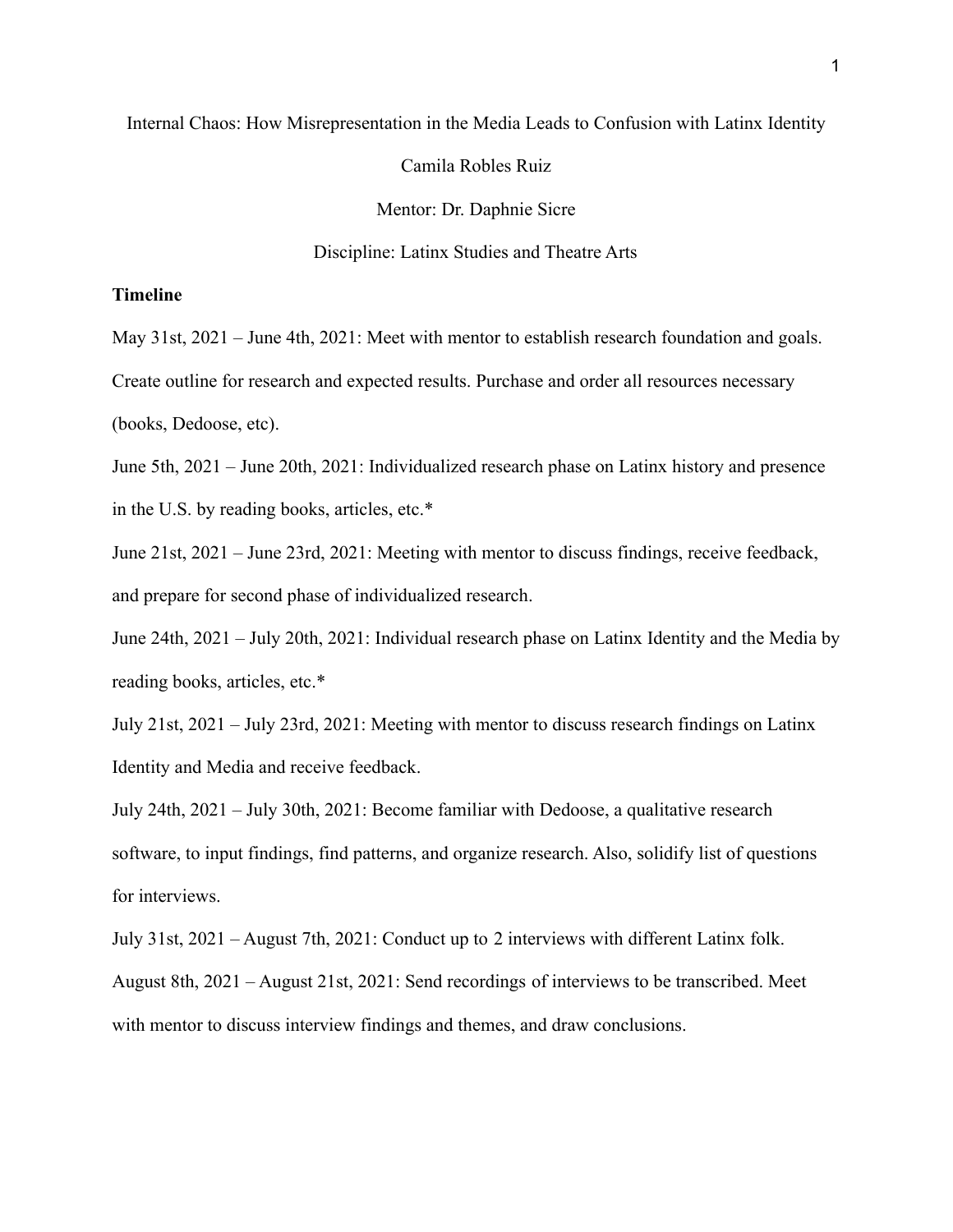August 22nd, 2021 – August 27th, 2021: Begin outlining the rest of the interview process that

will continue post Summer 2021.

\*brief meetings with mentor happening during these weeks to discuss research.

## **Budget**

\$450 – Funds to allow access to resources

| Title                                                                 | Author                         | Price   |
|-----------------------------------------------------------------------|--------------------------------|---------|
| Latinx Ciné in the Twenty First Century                               | Frederick Luis Aldama          | \$35.00 |
| In Search of Belonging: Latinas, Media, and<br>Citizenship            | Jillian M. Baez                | \$26.00 |
| The Routledge Composition to Latina/o<br>Media                        | Maria Cepeda and Inés Casillas | \$54.70 |
| LatinX Voices: Hispanics in Media in the<br>U.S.                      | Katie Coronado                 | \$48.99 |
| Latino Spin: Public Image and the<br>Whitewashing of Race             | Arlene Dávila                  | \$25.48 |
| Latinos, Inc: The Marketing and Making of a<br>People                 | Arlene Dávila                  | \$29.95 |
| Our America: A Hispanic History of the<br><b>United States</b>        | Felipe Fernández-Armesto       | \$19.95 |
| Inventing Latinos: A New Story of American<br>Racism                  | Laura E. Gómez                 | \$25.99 |
| Harvest of Empire: A History of Latinos in<br>America                 | Juan Gonzalez                  | \$14.25 |
| Chicana/o Identity in a Changing U.S.<br>Society                      | Aida Hurtado                   | \$19.95 |
| The Other Latin $(a)$ : Writing Against a<br><b>Singular Identity</b> | Lorraine M. Lopez              | \$13.49 |
| Latinx: The New Force in American Politics<br>and Culture             | <b>Ed Morales</b>              | \$17.99 |